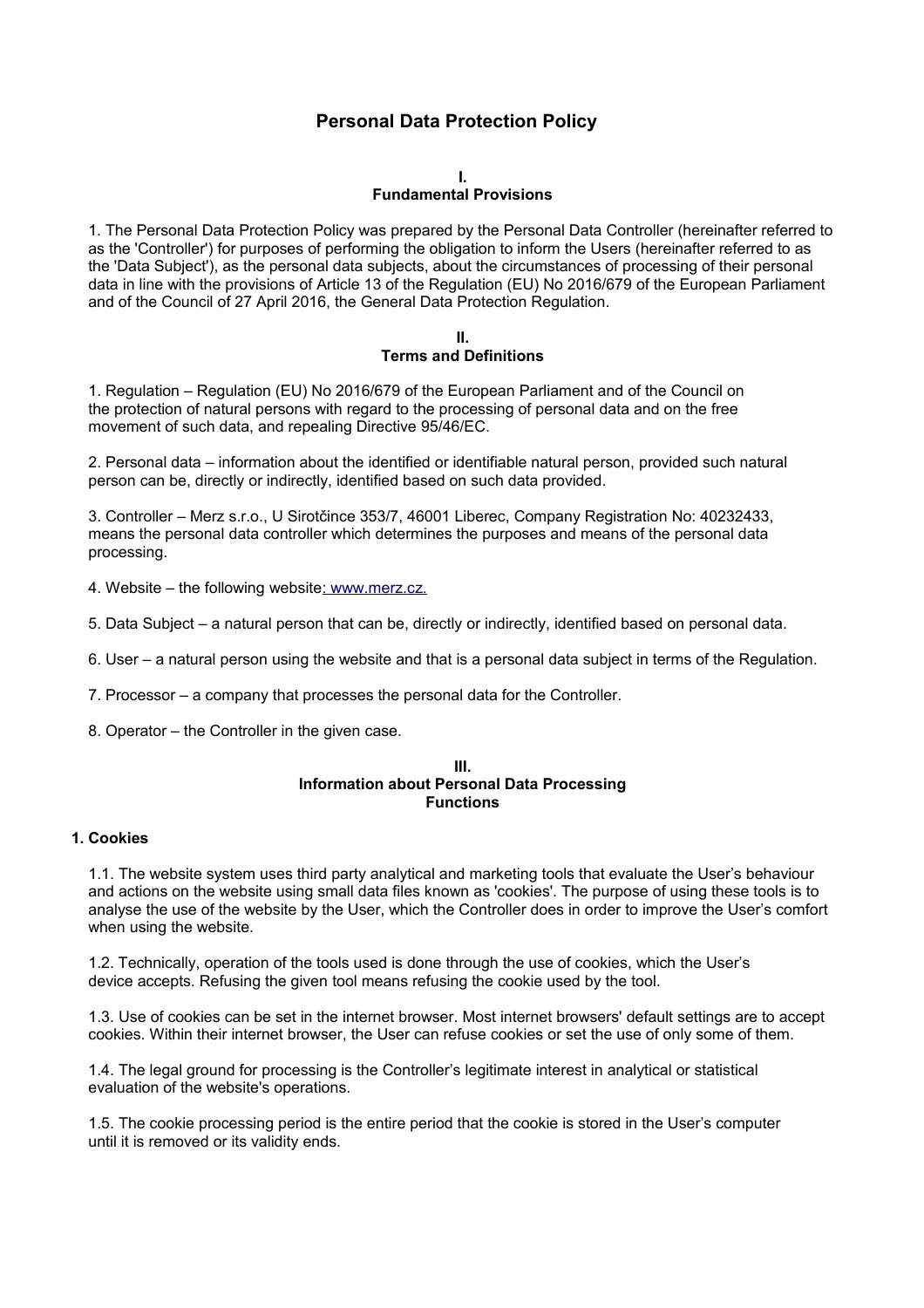1.6. The internal recipients of the personal data are the Controller's employees. External recipients of the personal data are external providers of marketing and analytical tools, operating as personal data processors.

# **2. Enquiry, Contact Forms**

2.1 In the form, by ticking 'I agree to the personal data processing.', the User confirms that they are aware of voluntarily giving consent to the personal data processing, in particular:

 in the scope of any and all information entered in the form (which means email, first name, last name, telephone, etc.);

 for purposes of the Controller's marketing activities, including distribution of commercial notices solely related to the Controller's services or products;

for the period strictly necessary, though not more than 2 years as of the dispatch date;

 the User is aware of the fact that their consent to the personal data storage and processing granted in line with the Personal Data Protection Act and the Act on certain services of information company is purely voluntary and can be withdrawn at any time as per Article IV of this Personal Data Protection Policy, whereas the consent withdrawal shall be submitted to the Controller in writing.

## **3. Registration and Administration of User Accounts for Purposes of Provision of Services, Sales of Goods, Technical Support, and Authentication of Users' Identities**

3.1. The User's personal data sent to the Controller electronically upon registration and placement of a purchase order shall be processed solely for the purposes of concluding and performing the purchase contract, which shall also include the settlement of any claims by the User arising from defective performance of the contract, as well as technical support for the User, including authenticating the User's identity.

3.2. Therefore the legal grounds for processing the User's personal data include performance of the purchase contract concluded by the User in placing the purchase order, as well as performance of the Controller's statutory obligations as per the statutory regulations of the Czech Republic stipulating the rights and obligations related to consumer protection and conduct of accounting procedures.

3.3. The reason for providing the User's personal data to the Controller is to identify the parties, which is required for concluding and performing the purchase contract.

3.4. The Controller processes the User's personal data for the duration of the contractual relationship with the User, i.e. for the duration of its user account. Upon termination of the User account, the data shall be processed only for the period, for which the Controller has the obligation by law to store such data in line with the applicable statutory regulations, i.e. for a period of at least 10 years as per the Value Added Tax Act and least for 5 years as per the Accounting Act.

#### **IV. Instructions for the Data Subject**

1. The Data Subject is entitled to:

- request from the Controller access to their personal data,
- raise an objection against processing,
- rectification of their personal data,
- erasure of their personal data,
- restriction of the processing of their personal data,
- portability of the data to another controller,

 file a complaint at the Personal Data Protection Office should they believe that the Controller is processing personal data inconsistently with the Regulation.

### **V. Personal Data Processing Specifications**

1. The Controller is authorised to process Users' personal data through its authorised employees or through a provider in the position of personal data Processor.

2. The personal data is processed in the form of electronic databases in secure data storage*.*